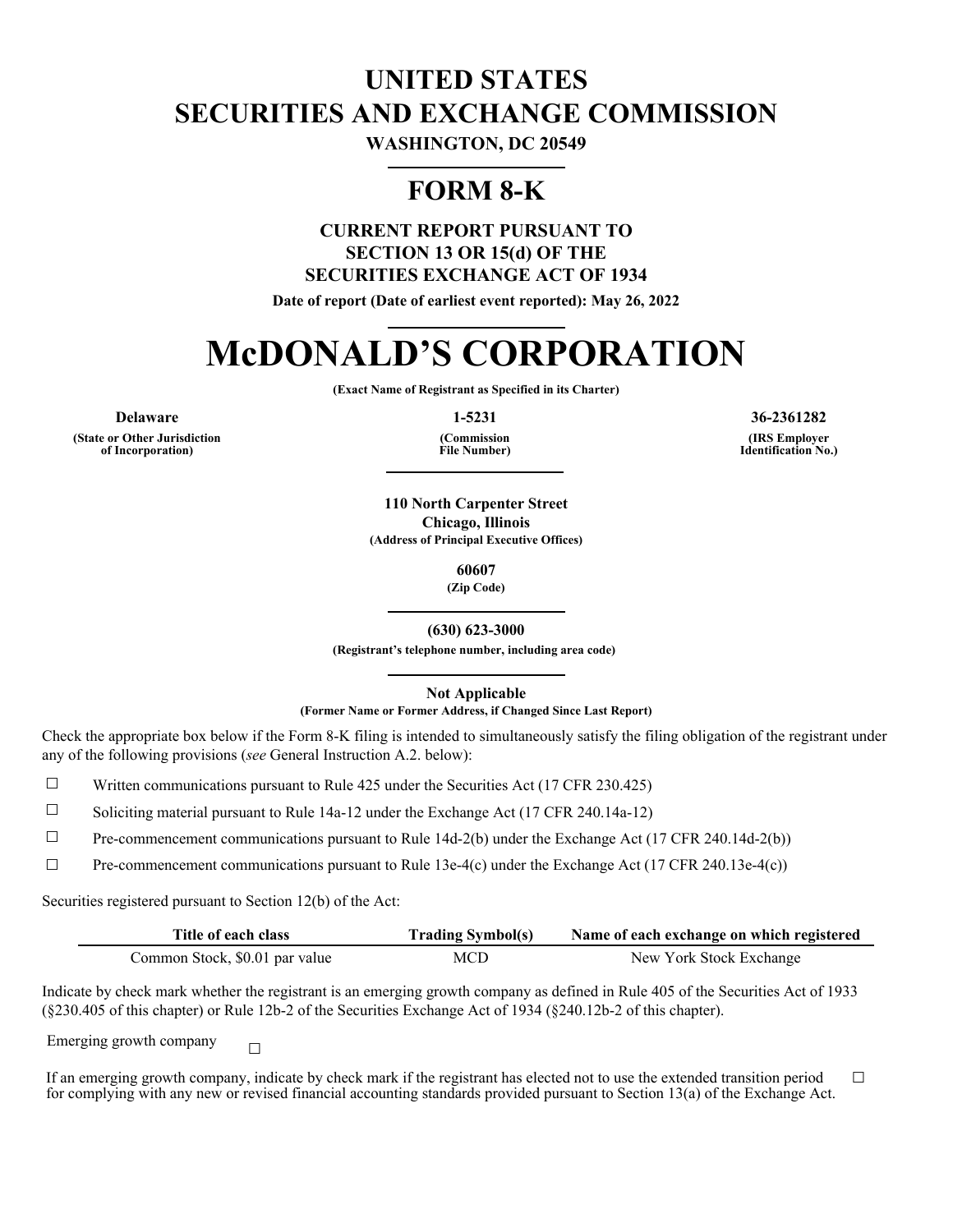### **Item 5.07. Submission of Matters to a Vote of Security Holders.**

McDonald's Corporation (the "Company") held its Annual Shareholders' Meeting (the "Annual Meeting") on May 26, 2022. Set forth below are the final, certified voting results for each proposal presented at the Annual Meeting, as reported by First Coast Results, Inc., the Company's independent inspector of election (the "Inspector"). Based on these results, 564,335,881 shares of the Company's common stock were voted in person or by proxy at the Annual Meeting, representing 76.3% of the shares outstanding and entitled to vote.

Proposal 1: Each of the 12 individuals named below under "Company Nominees" was re-elected to the Company's Board of Directors, to serve until the Company's 2023 Annual Shareholders' Meeting and until his or her successor has been elected and qualified.

| <b>Name</b>                  | For           | Withhold   |
|------------------------------|---------------|------------|
| <b>Company Nominees:</b>     |               |            |
| Lloyd Dean                   | 485,158,940   | 11,467,870 |
| Robert Eckert                | 457,827,521   | 38,799,288 |
| Catherine Engelbert          | 489,906,502   | 6,720,307  |
| Margaret Georgiadis          | 489, 863, 367 | 6,763,442  |
| Enrique Hernandez, Jr.       | 430,350,542   | 66,276,267 |
| Christopher Kempczinski      | 490,216,104   | 6,410,806  |
| Richard Lenny                | 448, 455, 853 | 38,721,505 |
| John Mulligan                | 487,796,683   | 8,830,127  |
| Sheila Penrose               | 449,617,800   | 37,559,559 |
| John Rogers, Jr.             | 460,238,482   | 36,388,327 |
| Paul Walsh                   | 486,657,975   | 9,968,834  |
| Miles White                  | 451,739,999   | 44,886,810 |
| <b>Icahn Group Nominees:</b> |               |            |
| Leslie Samuelrich            | 7,579,400     | 1,870,231  |
| Maisie Lucia Ganzler         | 9,162,756     | 286,695    |

**Proposal 2:** The advisory vote to approve the compensation awarded to the Company's named executive officers for 2021 was approved.

| For         | Against    | Abstain   | <b>Broker Non-Votes</b> |
|-------------|------------|-----------|-------------------------|
| 445,844,119 | 45,945,786 | 4,836,942 | 67,709,034              |

**Proposal 3:** The advisory vote to ratify the appointment of Ernst & Young LLP as the Company's independent auditor for 2022 was approved.

| ror         | Against      | Abstain   |
|-------------|--------------|-----------|
| 535,437,880 | 26, 199, 789 | 2,698,212 |

**Proposal 4:** The advisory shareholder proposal requesting to modify the threshold to call special shareholders' meetings was not approved.

| r'or        | Against       | Abstain   | <b>Broker Non-Votes</b> |
|-------------|---------------|-----------|-------------------------|
| 213,812,597 | 278, 391, 121 | 4,423,129 | 67,709,034              |

**Proposal 5:** The advisory shareholder proposal requesting a report on reducing plastics use was not approved.

| r'or          | Against       | Abstain    | <b>Broker Non-Votes</b> |
|---------------|---------------|------------|-------------------------|
| 206, 214, 785 | 286, 211, 716 | , 200, 346 | 67,709,034              |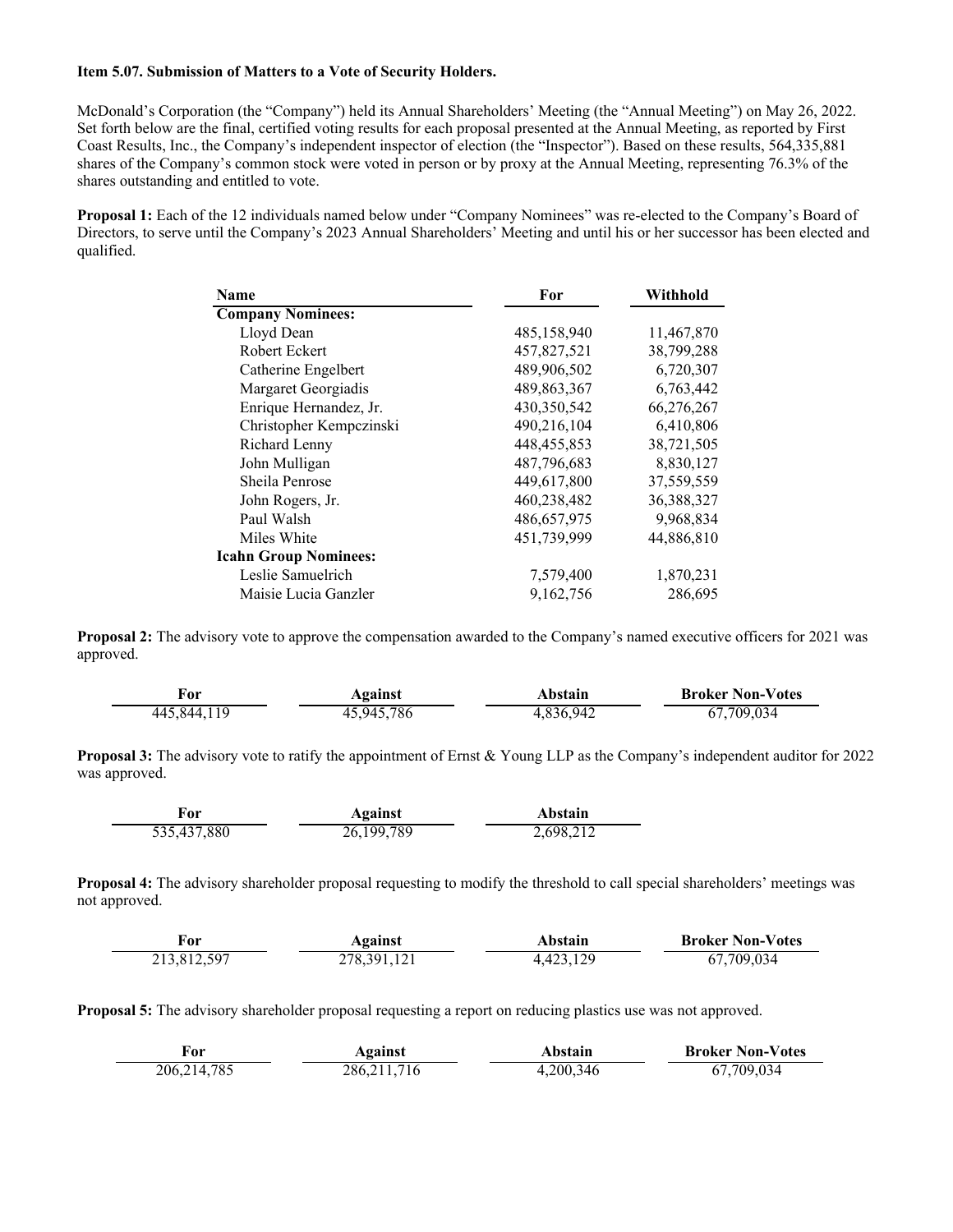**Proposal 6:** The advisory shareholder proposal requesting a report on antibiotics and public health costs was not approved.

| For        | Against     | Abstain   | <b>Broker Non-Votes</b> |
|------------|-------------|-----------|-------------------------|
| 65,497,238 | 423,980,820 | 7,148,789 | 67,709,034              |

**Proposal 7:** The advisory shareholder proposal requesting disclosure regarding gestation stall use in the Company's U.S. pork supply chain was withdrawn by the shareholder proponent and, as a result, was not voted on at the Annual Meeting.

**Proposal 8:** The advisory shareholder proposal requesting a third-party civil rights audit was approved.

| ror         | Against       | Abstain   | <b>Broker Non-Votes</b> |
|-------------|---------------|-----------|-------------------------|
| 273,834,422 | 217, 192, 343 | 5,600,082 | 67,709,034              |

**Proposal 9:** The advisory shareholder proposal requesting a report on lobbying activities and expenditures was not approved.

| ror         | Against       | Abstain   | <b>Broker Non-Votes</b> |
|-------------|---------------|-----------|-------------------------|
| 172,635,488 | 318, 130, 519 | 5,860,840 | 67,709,034              |

**Proposal 10:** The advisory shareholder proposal requesting a report on global public policy and political influence was not approved.

| ror     | Against     | Abstain  | <b>Broker Non-Votes</b> |
|---------|-------------|----------|-------------------------|
| 252.058 | -29.187.701 | .086.088 | 709.034<br>$\sigma$     |